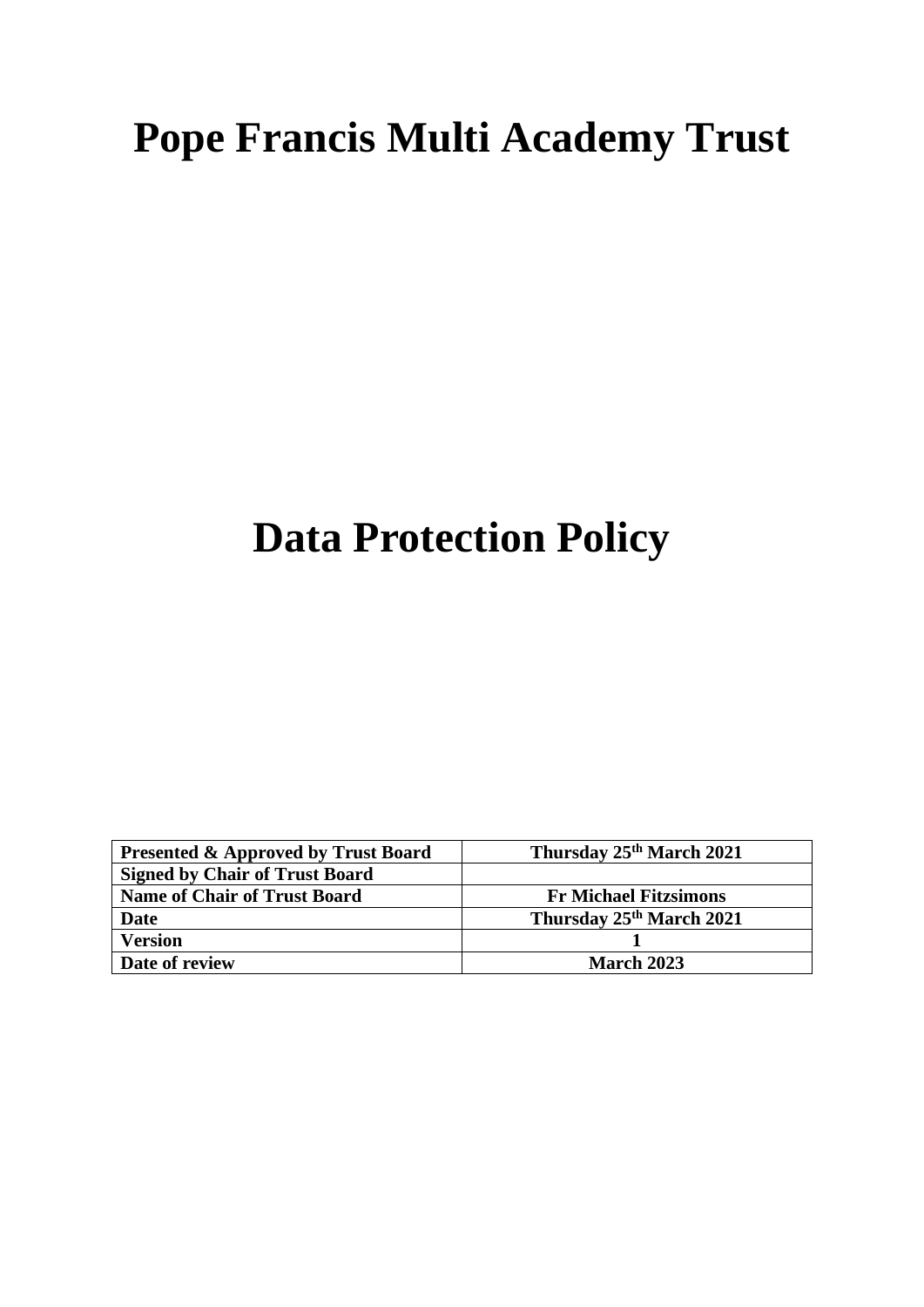## **1. Aims**

Our Trust aims to ensure that all personal data collected about staff, students, parents, governors, trustees, visitors and other individuals is collected, stored and processed in accordance with the General Data Protection Regulation (GDPR) and the expected provisions of the Data Protection Act 2018 (DPA 2018) as set out in the Data Protection Bill.

This policy applies to all personal data, regardless of whether it is in paper or electronic format.

## 2. **Legislation and guidance**

This policy meets the requirements of the GDPR and the expected provisions of the DPA 2018. It is based on guidance published by the Information Commissioner's Office (ICO) on the GDPR and the ICO's code of practice for subject access requests.

It also reflects the ICO's code of practice for the use of surveillance cameras and personal information.

In addition, this policy complies with our funding agreement and articles of association.

| <b>Term</b>                         | <b>Definition</b>                                                                                                                                                                                                                                                      |
|-------------------------------------|------------------------------------------------------------------------------------------------------------------------------------------------------------------------------------------------------------------------------------------------------------------------|
| <b>Personal data</b>                | Any information relating to an identified, or<br>identifiable, individual.                                                                                                                                                                                             |
|                                     | This may include the individual's:                                                                                                                                                                                                                                     |
|                                     | Name (including initials)<br><b>Identification</b> number<br>Location data<br>Online identifier, such as a username<br>It may also include factors specific to the<br>individual's physical, physiological, genetic,<br>mental, economic, cultural or social identity. |
| Special categories of personal data | Personal data which is more sensitive and so<br>needs<br>including<br>protection,<br>more<br>information about an individual's:<br>Racial or ethnic origin<br>Political opinions<br>Religious or philosophical beliefs<br>Trade union membership<br>Genetics           |

## 3. **Definitions**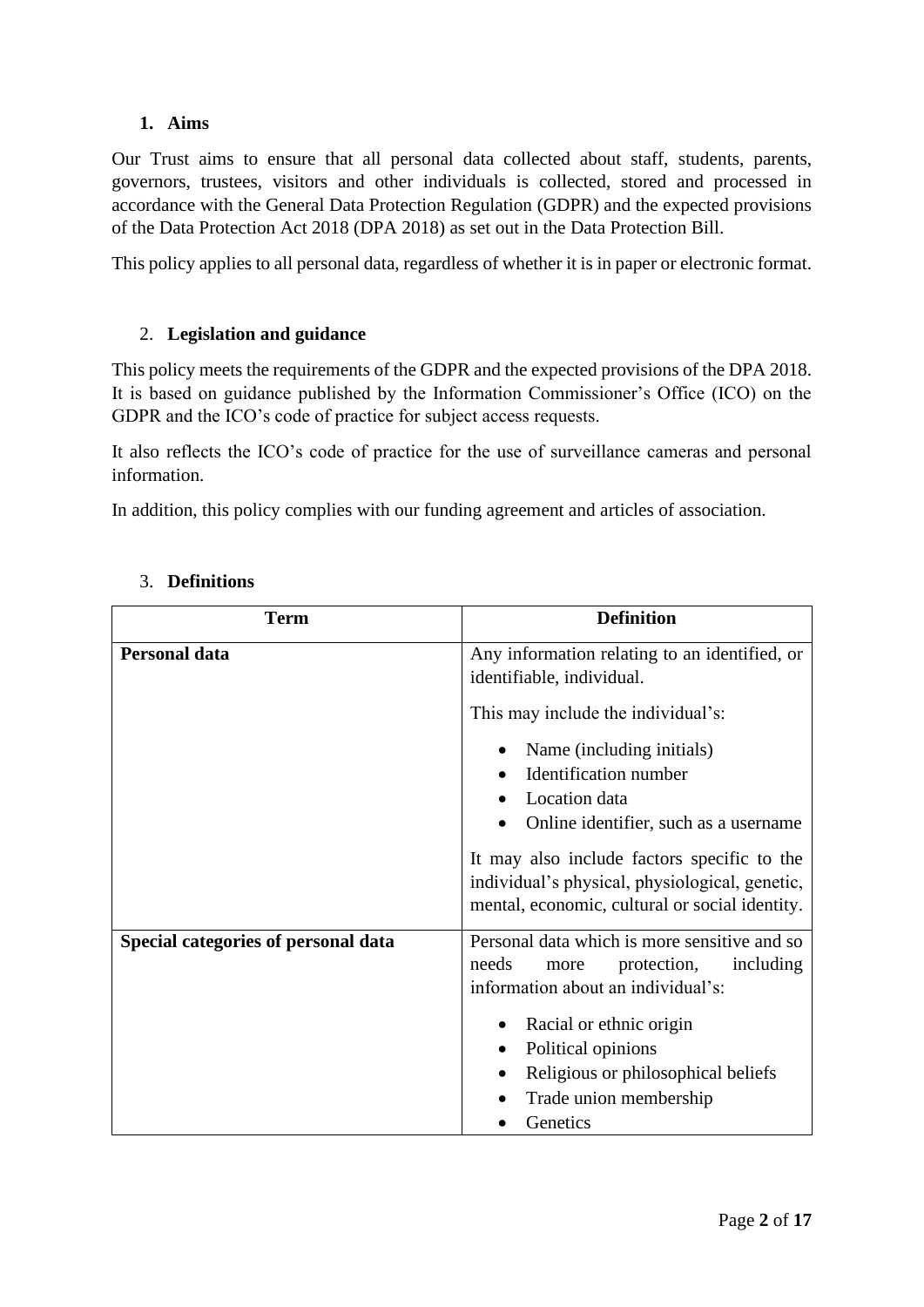|                      | Biometrics (such as fingerprints,<br>retina and iris patterns), where used<br>for identification purposes<br>Health – physical or mental<br>Sex life or sexual orientation                                                                   |
|----------------------|----------------------------------------------------------------------------------------------------------------------------------------------------------------------------------------------------------------------------------------------|
| <b>Processing</b>    | Anything done to personal data, such as<br>collecting,<br>recording,<br>organising,<br>structuring, storing, adapting,<br>altering,<br>retrieving, using, disseminating, erasing or<br>destroying.<br>Processing can be automated or manual. |
| Data subject         | The identified or identifiable individual<br>whose personal data is held or processed.                                                                                                                                                       |
| Data controller      | A person or organisation that determines the<br>purposes and the means of processing of<br>personal data.                                                                                                                                    |
| Data processor       | A person or other body, other than an<br>employee of the data controller, who<br>processes personal data on behalf of the data<br>controller.                                                                                                |
| Personal data breach | A breach of security leading to the accidental<br>or unlawful destruction, loss, alteration,<br>unauthorised disclosure of, or access to<br>personal data.                                                                                   |

## 4. **The data controller**

Our Trust processes personal data relating to parents, students, staff, governors, trustees, visitors and others, and therefore is a data controller.

The Trust is registered as a data controller with the ICO and will renew this registration annually or as otherwise legally required.

## 5. **Roles and responsibilities**

This policy applies to all staff employed by our Trust, and to external organisations or individuals working on our behalf.

Staff who do not comply with this policy may face disciplinary action.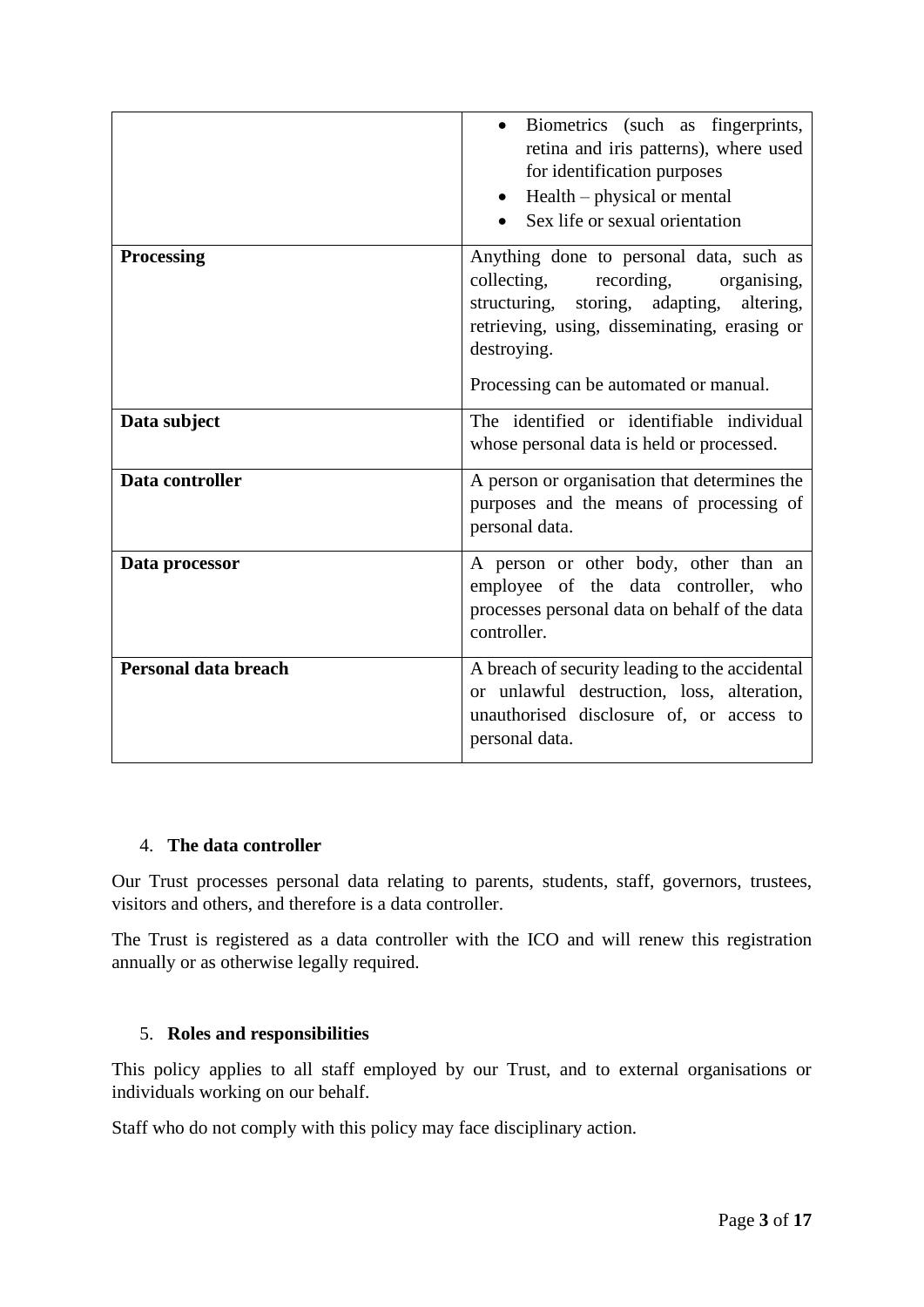## **5.1 Trust board**

The Board of directors has overall responsibility for ensuring that our Trust complies with all relevant data protection obligations.

## **5.2 Data protection officer**

The data protection officer (DPO) is responsible for overseeing the implementation of this policy, monitoring our compliance with data protection law, and developing related policies and guidelines where applicable.

They will provide an annual report of their activities directly to the Trust board and, where relevant, report to the board their advice and recommendations on Trust data protection issues.

The DPO is also the first point of contact for individuals whose data the Trust processes, and for the ICO.

Full details of the DPO's responsibilities are set out in their job description.

Our DPO is Mr C Williams

LACE Sefton Park Liverpool L17 1AA

## **5.3 Headteachers**

The headteacher of each school in the Trust acts as the representative of the data controller on a day-to-day basis.

#### **5.4 All staff**

Staff are responsible for:

- Collecting, storing and processing any personal data in accordance with this policy
- Informing the school of any changes to their personal data, such as a change of address
- Contacting the DPO in the following circumstances:
	- o With any questions about the operation of this policy, data protection law, retaining personal data or keeping personal data secure
	- o If they have any concerns that this policy is not being followed
	- o If they are unsure whether or not they have a lawful basis to use personal data in a particular way
	- o If they need to rely on or capture consent, draft a privacy notice, deal with data protection rights invoked by an individual, or transfer personal data outside the internationally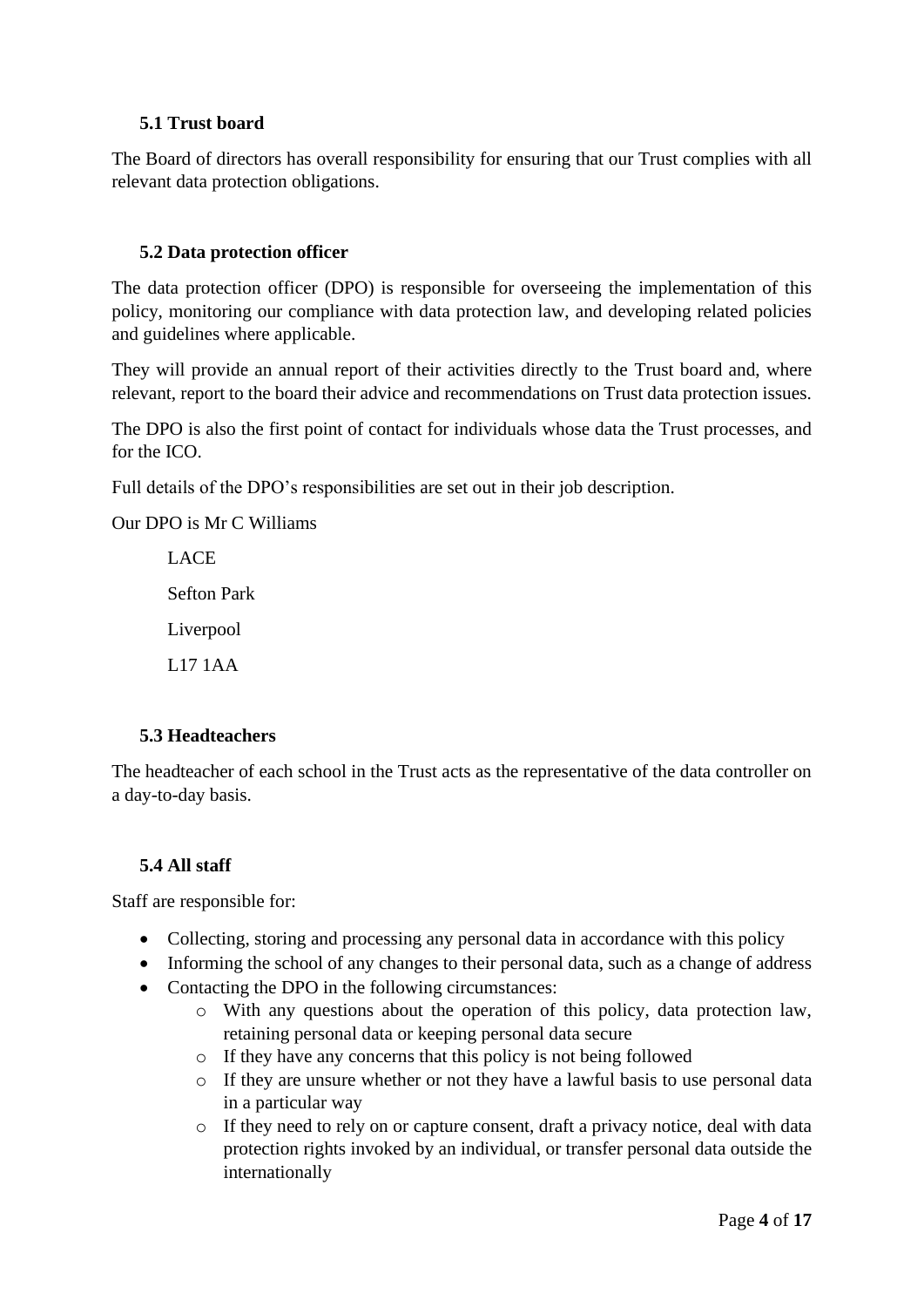- o If there has been a data breach
- o Whenever they are engaging in a new activity that may affect the privacy rights of individuals
- o If they need help with any contracts or sharing personal data with third parties

## 6. **Data protection principles**

The GDPR is based on data protection principles that all schools in the Trust must comply with

The principles say that personal data must be:

- Processed lawfully, fairly and in a transparent manner
- Collected for specified, explicit and legitimate purposes
- Adequate, relevant and limited to what is necessary to fulfil the purposes for which it is processed
- Accurate and, where necessary, kept up to date
- Kept for no longer than is necessary for the purposes for which it is processed
- Processed in a way that ensures it is appropriately secure

This policy sets out how schools in the Trust aim to comply with these principles.

## 7. **Collecting personal data**

#### **Lawfulness, fairness and transparency**

We will only process personal data where we have one of 6 'lawful bases' (legal reasons) to do so under data protection law:

- The data needs to be processed so that the Trust can fulfil a contract with the individual, or the individual has asked the Trust to take specific steps before entering into a contract
- The data needs to be processed so that the Trust can comply with a legal obligation
- The data needs to be processed to ensure the vital interests of the individual e.g. to protect someone's life
- The data needs to be processed so that the Trust, as a public authority, can perform a task in the public interest, and carry out its official functions
- The data needs to be processed for the legitimate interests of the Trust or a third party (provided the individual's rights and freedoms are not overridden)
- The individual (or their parent/carer when appropriate in the case of a pupil) has freely given clear consent

For special categories of personal data, we will also meet one of the special category conditions for processing which are set out in the GDPR and Data Protection Act 2018.

If we offer online services to students, such as classroom apps, and we intend to rely on consent as a basis for processing, we will get parental consent (except for online counselling and preventive services).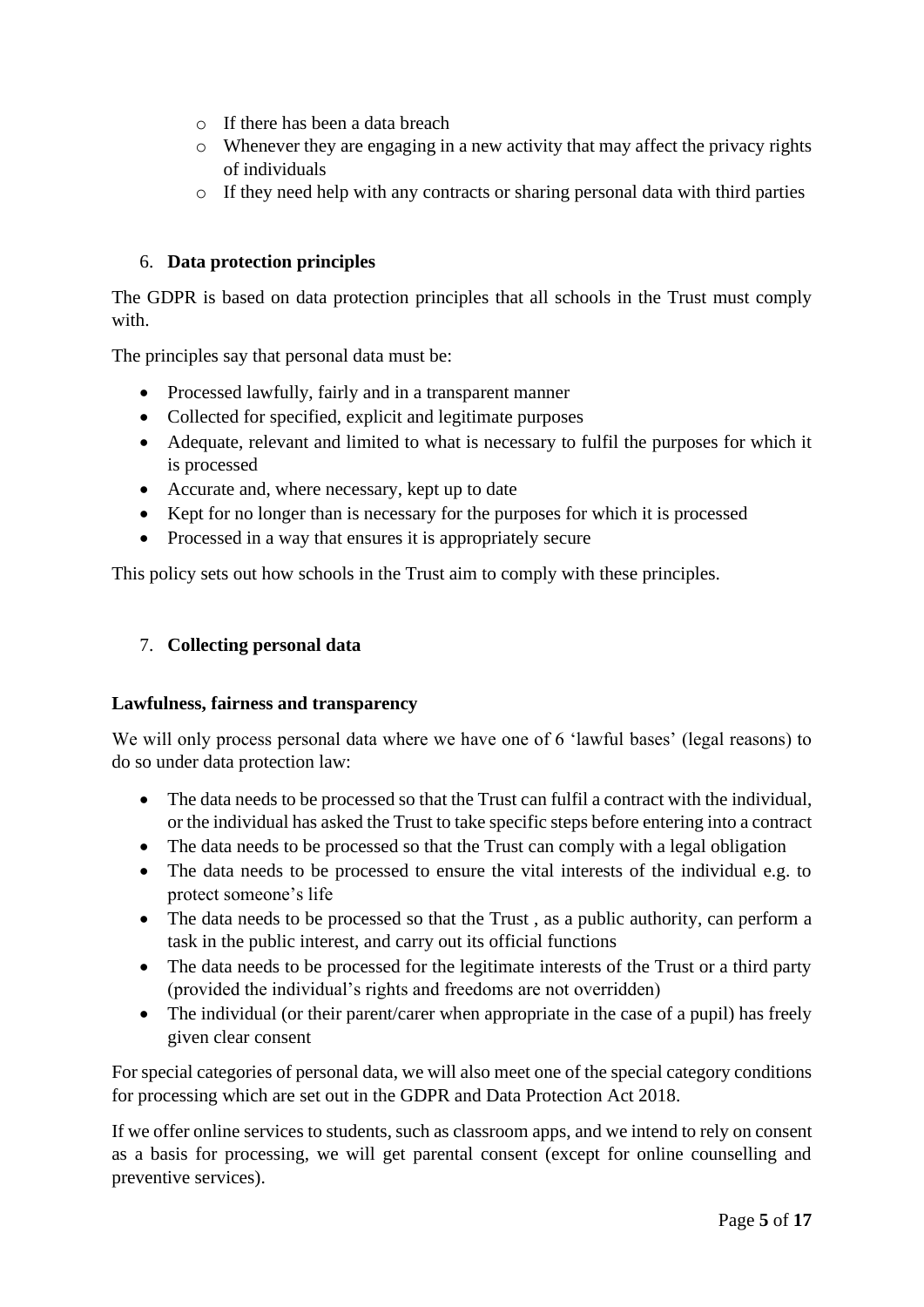## 8. **Sharing personal data**

We will not normally share personal data with anyone else, but may do so where:

- There is an issue with a student or parent/carer that puts the safety of our staff at risk
- We need to liaise with other agencies we will seek consent as necessary before doing this
- Our suppliers or contractors need data to enable us to provide services to our staff and students – for example, IT companies. When doing this, we will:
	- o Only appoint suppliers or contractors which can provide sufficient guarantees that they comply with data protection law
	- o Establish a data sharing agreement with the supplier or contractor, either in the contract or as a standalone agreement, to ensure the fair and lawful processing of any personal data we share
	- o Only share data that the supplier or contractor needs to carry out their service, and information necessary to keep them safe while working with us

We will also share personal data with law enforcement and government bodies where we are legally required to do so, including for:

- The prevention or detection of crime and/or fraud
- The apprehension or prosecution of offenders
- The assessment or collection of tax owed to HMRC
- In connection with legal proceedings
- Where the disclosure is required to satisfy our safeguarding obligations
- Research and statistical purposes, as long as personal data is sufficiently anonymised or consent has been provided

We may also share personal data with emergency services and local authorities to help them to respond to an emergency situation that affects any of our students or staff.

Where we transfer personal data to a country or territory outside the United Kingdom we will do so in accordance with data protection law.

## 9. **Subject access requests and other rights of individuals**

#### **9.1 Subject access requests**

Individuals have a right to make a 'subject access request' to gain access to personal information that the Trust holds about them.

This includes:

- Confirmation that their personal data is being processed
- Access to a copy of the data
- The purposes of the data processing
- The categories of personal data concerned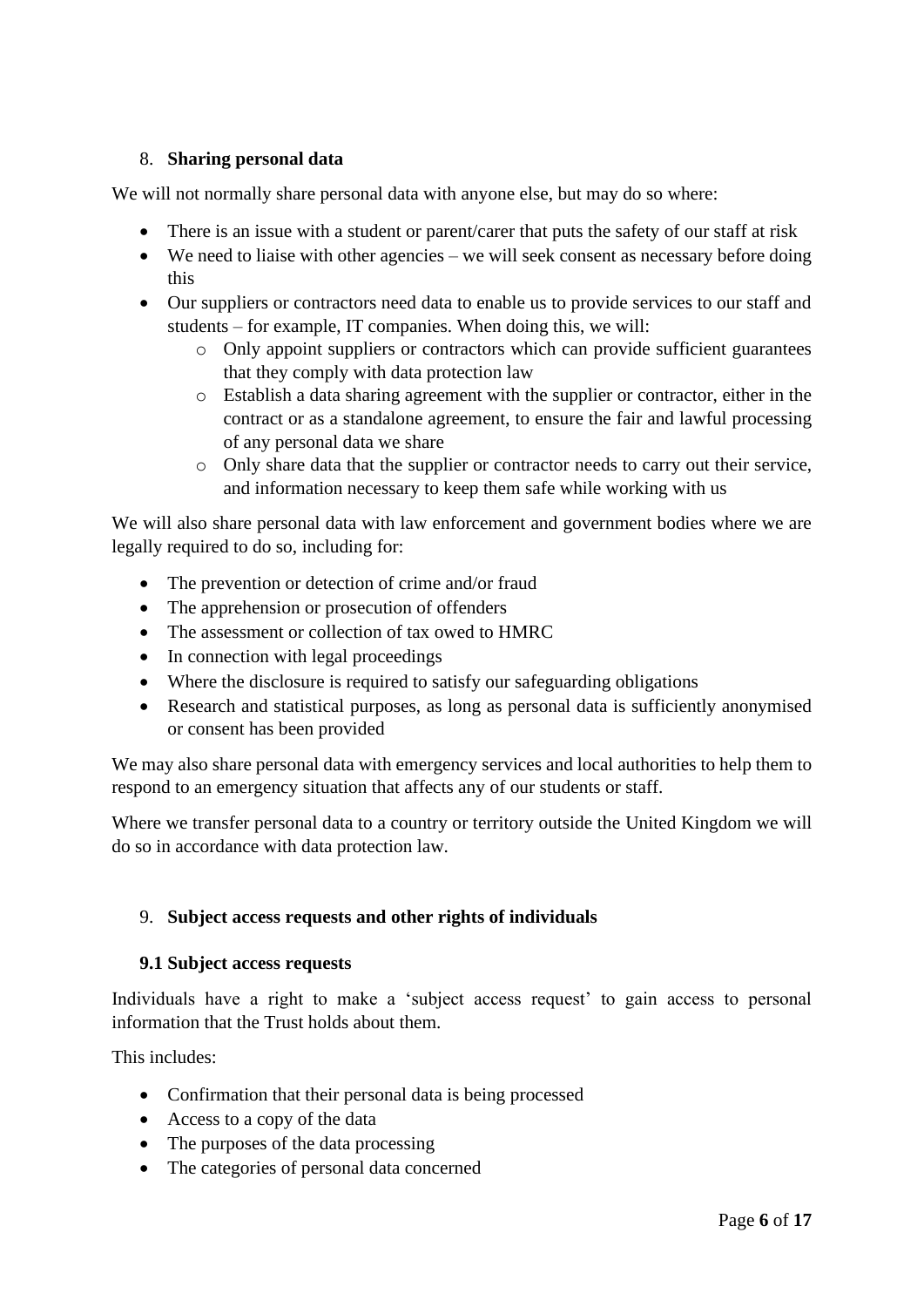- Who the data has been, or will be, shared with
- How long the data will be stored for, or if this isn't possible, the criteria used to determine this period
- The source of the data, if not the individual
- Whether any automated decision-making is being applied to their data, and what the significance and consequences of this might be for the individual

Subject access requests must be submitted in writing, either by letter, email or fax to the DPO.

They should include:

- Name of individual
- Correspondence address
- Contact number and email address
- Details of the information requested

If staff receive a subject access request they must immediately forward it to the DPO.

#### **9.2 Children and subject access requests**

Personal data about a child belongs to that child, and not the child's parents or carers.

For a parent or carer to make a subject access request with respect to their child, the child must either be unable to understand their rights and the implications of a subject access request, or have given their consent.

Children below the age of 12 are generally not regarded to be mature enough to understand their rights and the implications of a subject access request. Therefore, most subject access requests from parents or carers of students below the age of 12 years may be granted without the express permission of the student. This is not a rule and a student's ability to understand their rights will always be judged on a case-by-case basis.

#### **9.3 Responding to subject access requests**

When responding to requests, we:

- May ask the individual to provide 2 forms of identification
- May contact the individual via phone to confirm the request was made
- Will respond without delay and within 1 month of receipt of the request
- Will provide the information free of charge
- May tell the individual we will comply within 3 months of receipt of the request, where a request is complex or numerous. We will inform the individual of this within 1 month, and explain why the extension is necessary

We will not disclose information if it:

• Might cause serious harm to the physical or mental health of the student or another individual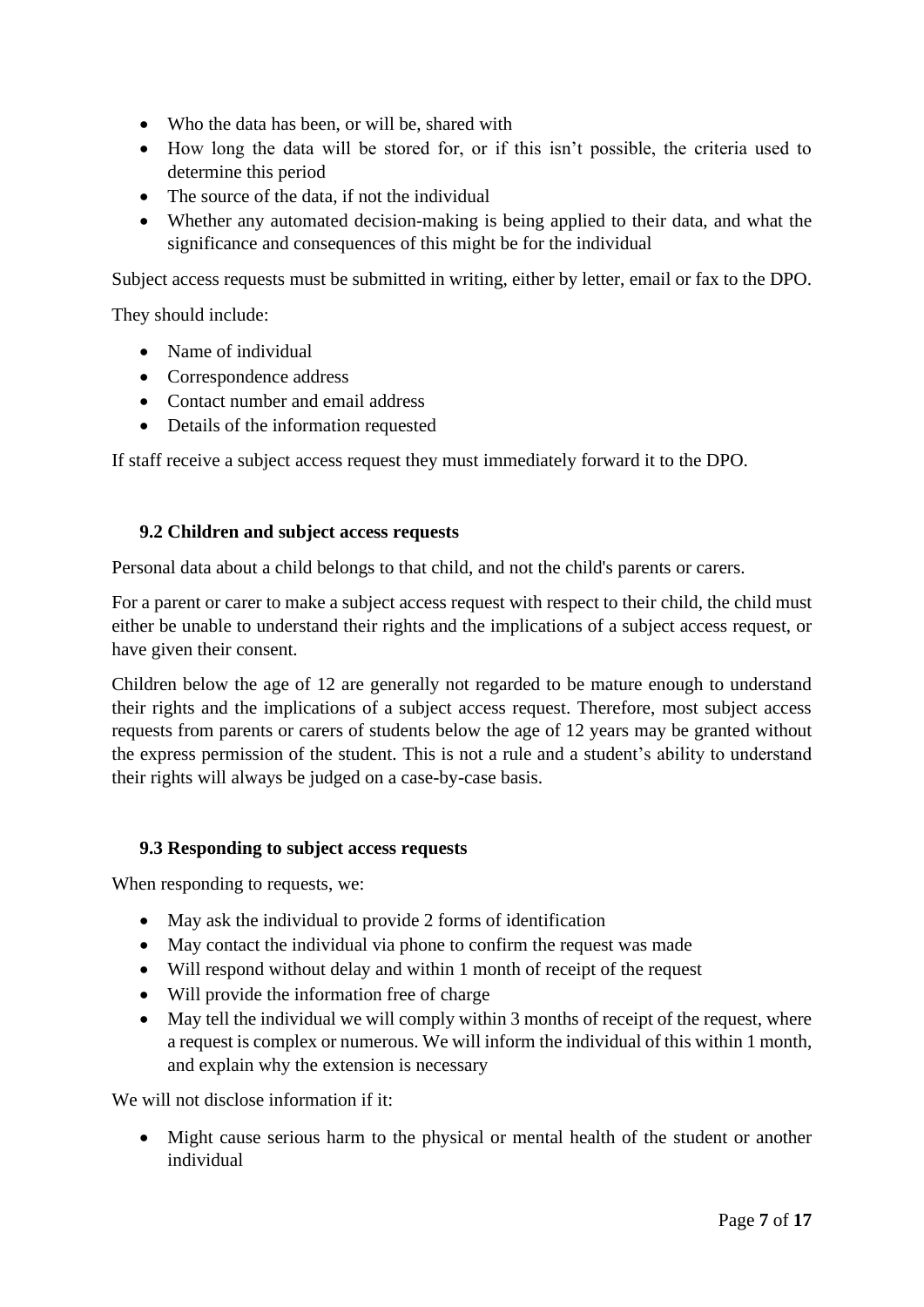- Would reveal that the child is at risk of abuse, where the disclosure of that information would not be in the child's best interests
- Is contained in adoption or parental order records
- Is given to a court in proceedings concerning the child

If the request is unfounded or excessive, we may refuse to act on it, or charge a reasonable fee which takes into account administrative costs. A request will be deemed to be unfounded or excessive if it is repetitive or asks for further copies of the same information.

When we refuse a request, we will tell the individual why, and tell them they have the right to complain to the ICO.

#### **9.4 Other data protection rights of the individual**

In addition to the right to make a subject access request (see above), and to receive information when we are collecting their data about how we use and process it (see section 7), individuals also have the right to:

- Withdraw their consent to processing at any time
- Ask us to rectify, erase or restrict processing of their personal data, or object to the processing of it (in certain circumstances)
- Prevent use of their personal data for direct marketing
- Challenge processing which has been justified on the basis of public interest
- Object to decisions based solely on automated decision making or profiling (decisions taken with no human involvement, that might negatively affect them)
- Prevent processing that is likely to cause damage or distress
- Be notified of a data breach in certain circumstances
- Make a complaint to the ICO
- Ask for their personal data to be transferred to a third party in a structured, commonly used and machine-readable format (in certain circumstances)

Individuals should submit any request to exercise these rights to the DPO.

If staff receive such a request, they must immediately forward it to the DPO.

#### 10. **Parental requests to see the educational record**

Parents/carers whose children attend academies do not have automatic parental right of access to educational records.

In the spirit of transparency, The Pope Francis Academy Trust does allow access to educational records.

To request access, please contact Mr C Williams, the Data Protection Officer.

11. **CCTV**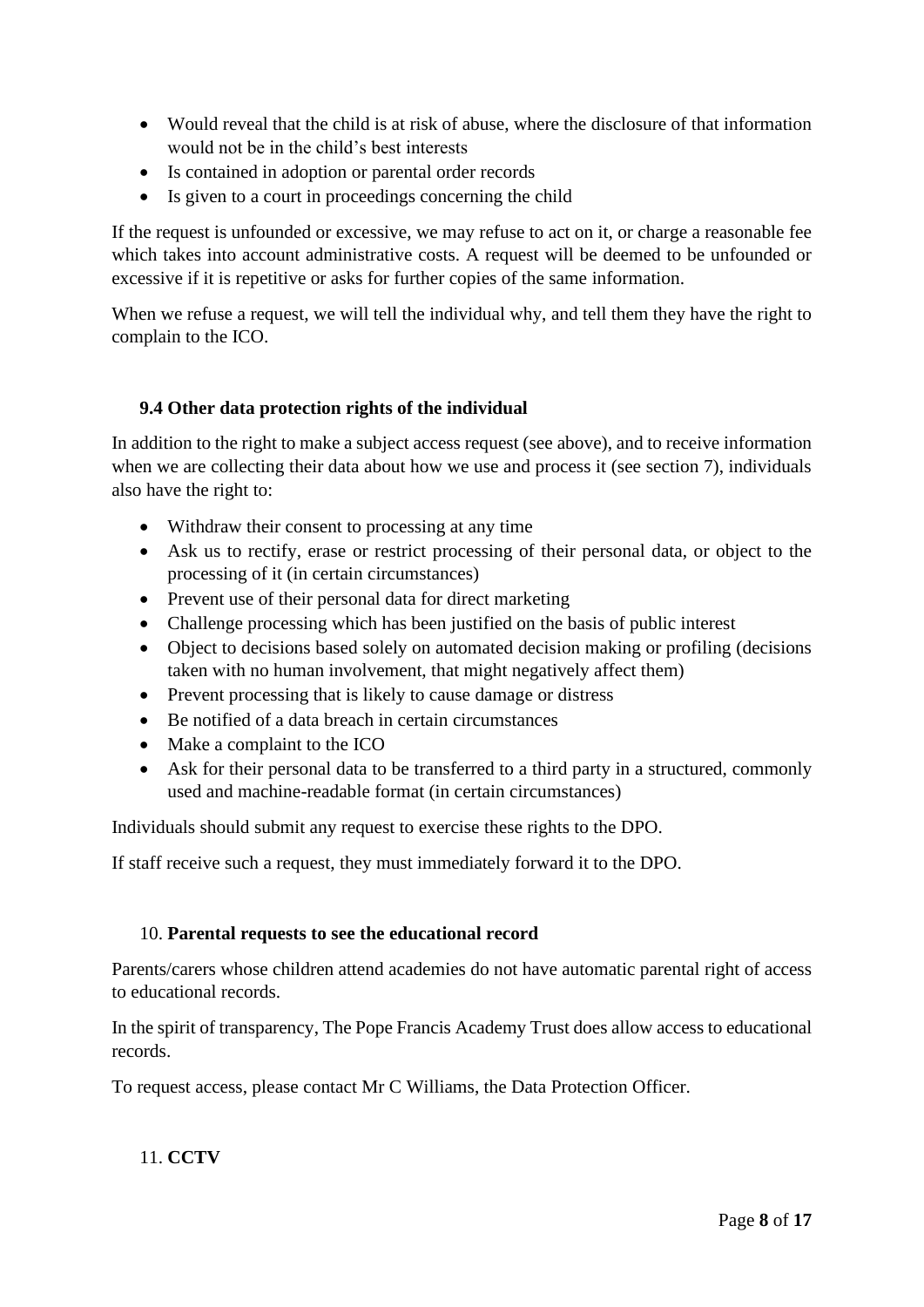We use CCTV in various locations around Trust school sites to ensure it remains safe.

We will adhere to the ICO's code of practice for the use of CCTV.

We do not need to ask individuals' permission to use CCTV, but we make it clear where individuals are being recorded.

Security cameras are clearly visible and accompanied by prominent signs explaining that CCTV is in use.

Any enquiries about the CCTV system should be directed to School Business Managers in the relevant Trust school.

#### 12. **Photographs and videos**

As part of our schools' activities, we may take photographs and record images of individuals within our schools.

We will obtain written consent from parents/carers for photographs and videos to be taken of their child for communication, marketing and promotional materials.

We will clearly explain how the photograph and/or video will be used to both the parent/carer and student.

Uses may include:

- Within school on notice boards and in school magazines, brochures, newsletters, etc.
- Outside of school by external agencies such as the school photographer, newspapers, campaigns
- Online on our school website or social media pages

Consent can be refused or withdrawn at any time.

If consent is withdrawn, we will delete the photograph or video and not distribute it further.

When using photographs and videos in this way we will not accompany them with any other personal information about the child, to ensure they cannot be identified.

## 13. **Data protection by design and default**

We will put measures in place to show that we have integrated data protection into all of our data processing activities, including:

- Appointing a suitably qualified DPO, and ensuring they have the necessary resources to fulfil their duties and maintain their expert knowledge
- Only processing personal data that is necessary for each specific purpose of processing, and always in line with the data protection principles set out in relevant data protection law (see section 6)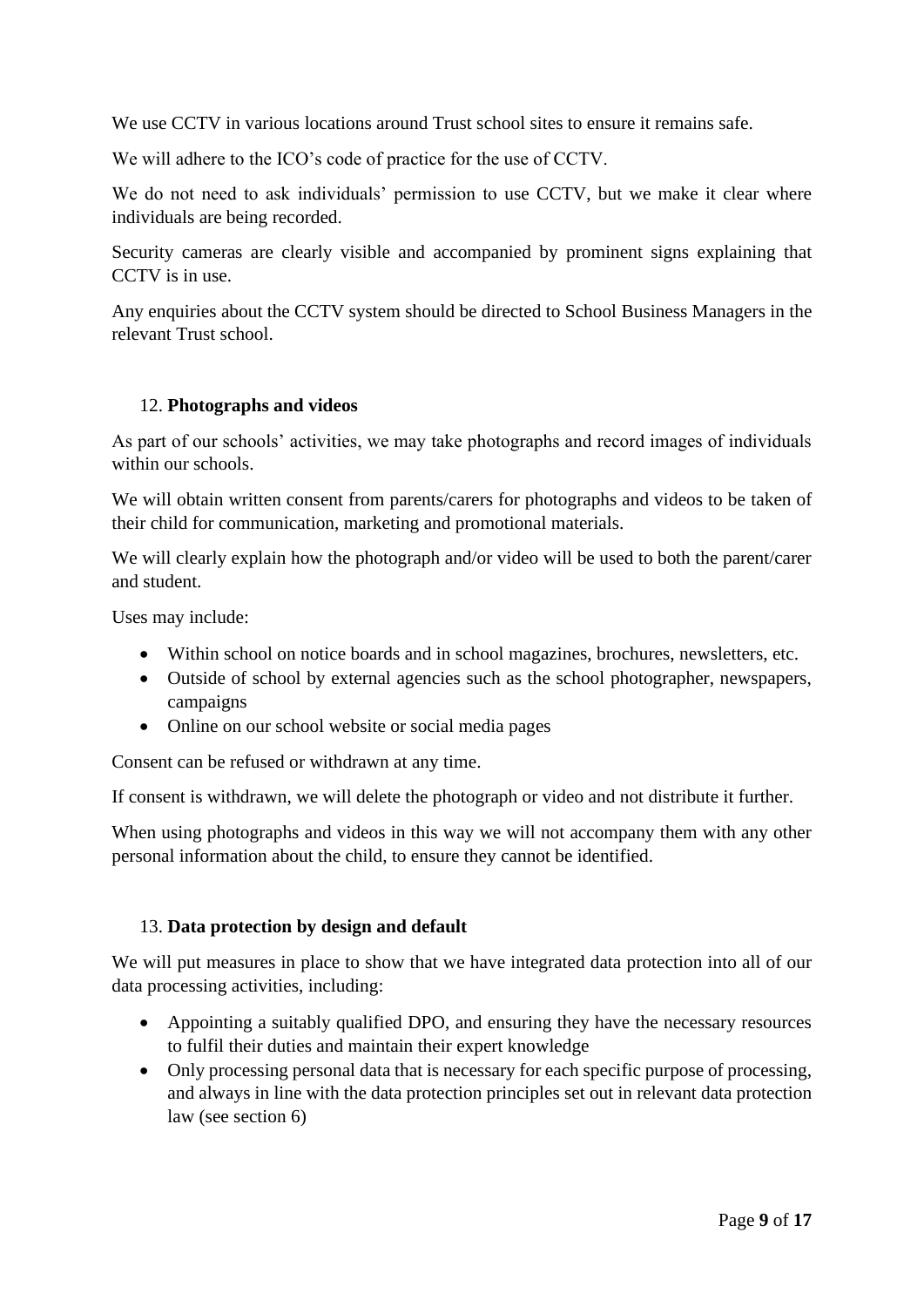- Completing privacy impact assessments where the school's processing of personal data presents a high risk to rights and freedoms of individuals, and when introducing new technologies (the DPO will advise on this process)
- Integrating data protection into internal documents including this policy, any related policies and privacy notices
- Regularly training members of staff on data protection law, this policy, any related policies and any other data protection matters; we will also keep a record of attendance
- Regularly conducting reviews and audits to test our privacy measures and make sure we are compliant
- Maintaining records of our processing activities, including:
	- o For the benefit of data subjects, making available the name and contact details of our school and DPO and all information we are required to share about how we use and process their personal data (via our privacy notices)
	- o For all personal data that we hold, maintaining an internal record of the type of data, data subject, how and why we are using the data, any third-party recipients, how and why we are storing the data, retention periods and how we are keeping the data secure

## 14. **Data security and storage of records**

We will protect personal data and keep it safe from unauthorised or unlawful access, alteration, processing or disclosure, and against accidental or unlawful loss, destruction or damage. In particular:

- Paper-based records and portable electronic devices, such as laptops and hard drives that contain personal data are kept under lock and key when not in use
- Papers containing confidential personal data must not be left on office and classroom desks, on staffroom tables, pinned to notice/display boards, or left anywhere else where there is general access
- Where personal information needs to be taken off site, staff must sign it in and out from the school office
- Passwords that are at least 8 characters long containing letters and numbers are used to access school computers, laptops and other electronic devices. Staff and pupils are reminded to change their passwords at regular intervals
- Encryption software is used to protect all portable devices and removable media, such as laptops and USB devices
- Staff, students, governors or trustees who store personal information on their personal devices are expected to follow the same security procedures as for school-owned equipment
- Where we need to share personal data with a third party, we carry out due diligence and take reasonable steps to ensure it is stored securely and adequately protected (see section 8)

## 15. **Disposal of records**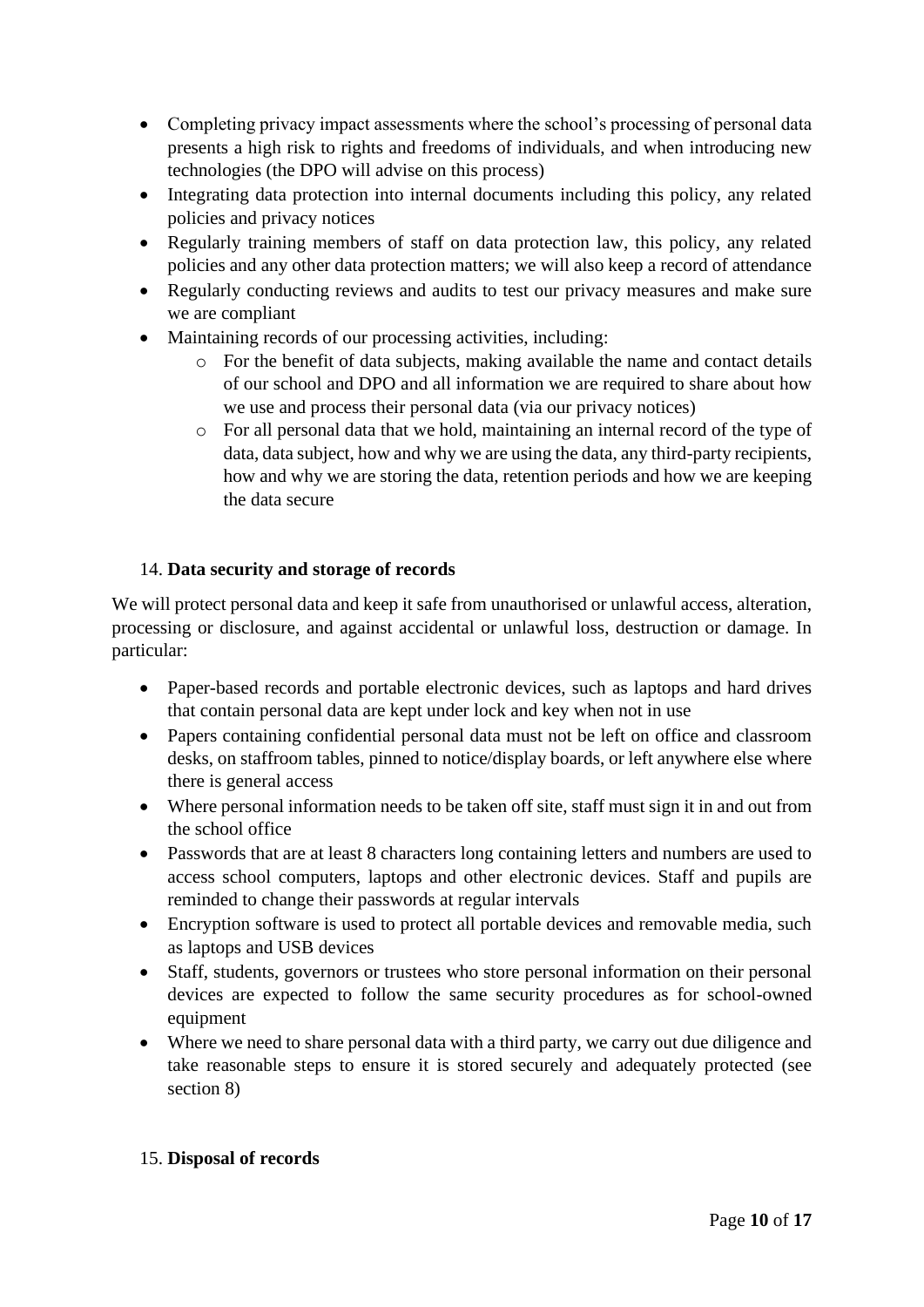Personal data that is no longer needed will be disposed of securely.

Personal data that has become inaccurate or out of date will also be disposed of securely, where we cannot or do not need to rectify or update it.

For example, we will shred or incinerate paper-based records, and overwrite or delete electronic files.

We may also use a third party to safely dispose of records on the school's behalf. If we do so, we will require the third party to provide sufficient guarantees that it complies with data protection law.

## 16. **Personal data breaches**

The Trust will make all reasonable endeavours to ensure that there are no personal data breaches. In the unlikely event of a suspected data breach, we will follow the procedure set out in appendix 1.

When appropriate, we will report the data breach to the ICO within 72 hours.

Such breaches in a school context may include, but are not limited to:

- A non-anonymised dataset being published on the school website which shows the exam results of pupils eligible for the pupil premium
- Safeguarding information being made available to an unauthorised person
- The theft of a school laptop containing non-encrypted personal data about students

## 17. **Training**

All new staff, governors and trustees must be provided with data protection training as part of their induction process.

Data protection will also form part of continuing professional development, where changes to legislation, guidance or the Trust's processes make it necessary.

#### 18. **Monitoring arrangements**

The DPO is responsible for monitoring and reviewing this policy.

This policy will be reviewed and updated if necessary.

Otherwise this policy will be reviewed every 2 years and shared with the local governing bodies.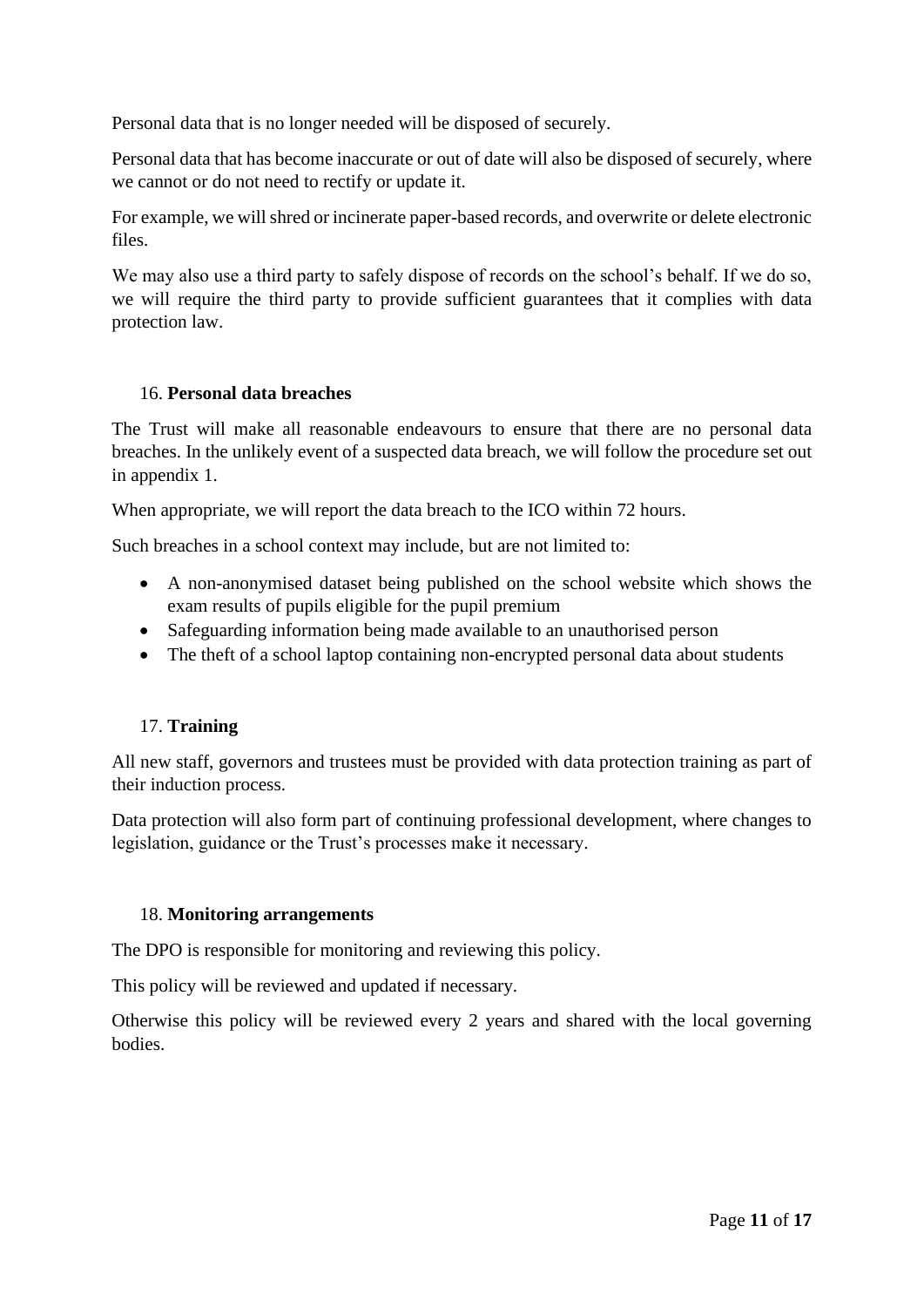## **Appendix 1**

#### **Personal data breach procedure**

This procedure is based on guidance on personal data breaches produced by the ICO.

- On finding or causing a breach, or potential breach, the staff member or data processor must immediately notify the DPO
- The DPO will investigate the report, and determine whether a breach has occurred. To decide, the DPO will consider whether personal data has been accidentally or unlawfully:
	- o Lost
	- o Stolen
	- o Destroyed
	- o Altered
	- o Disclosed or made available where it should not have been
	- o Made available to unauthorised people
- The DPO will alert the headteachers and chairs of Local Governing Bodies
- The DPO will make all reasonable efforts to contain and minimise the impact of the breach, assisted by relevant staff members or data processors where necessary. (Actions relevant to specific data types are set out at the end of this procedure)
- The DPO will assess the potential consequences, based on how serious they are, and how likely they are to happen
- The DPO will work out whether the breach must be reported to the ICO. This must be judged on a case-by-case basis. To decide, the DPO will consider whether the breach is likely to negatively affect people's rights and freedoms, and cause them any physical, material or non-material damage (e.g. emotional distress), including through:
	- o Loss of control over their data
	- o Discrimination
	- o Identity theft or fraud
	- o Financial loss
	- o Unauthorised reversal of pseudonymisation (for example, key-coding)
	- o Damage to reputation
	- o Loss of confidentiality
	- o Any other significant economic or social disadvantage to the individual(s) concerned.

If it is likely that there will be a risk to people's rights and freedoms, the DPO must notify the ICO.

- The DPO will document the decision (either way); in case it is challenged at a later date by the ICO or an individual affected by the breach. Documented decisions are stored on the school's computer system
- Where the ICO must be notified, the DPO will do this via the 'report a breach' page of the ICO website within 72 hours. As required, the DPO will set out:
	- o The name and contact details of the DPO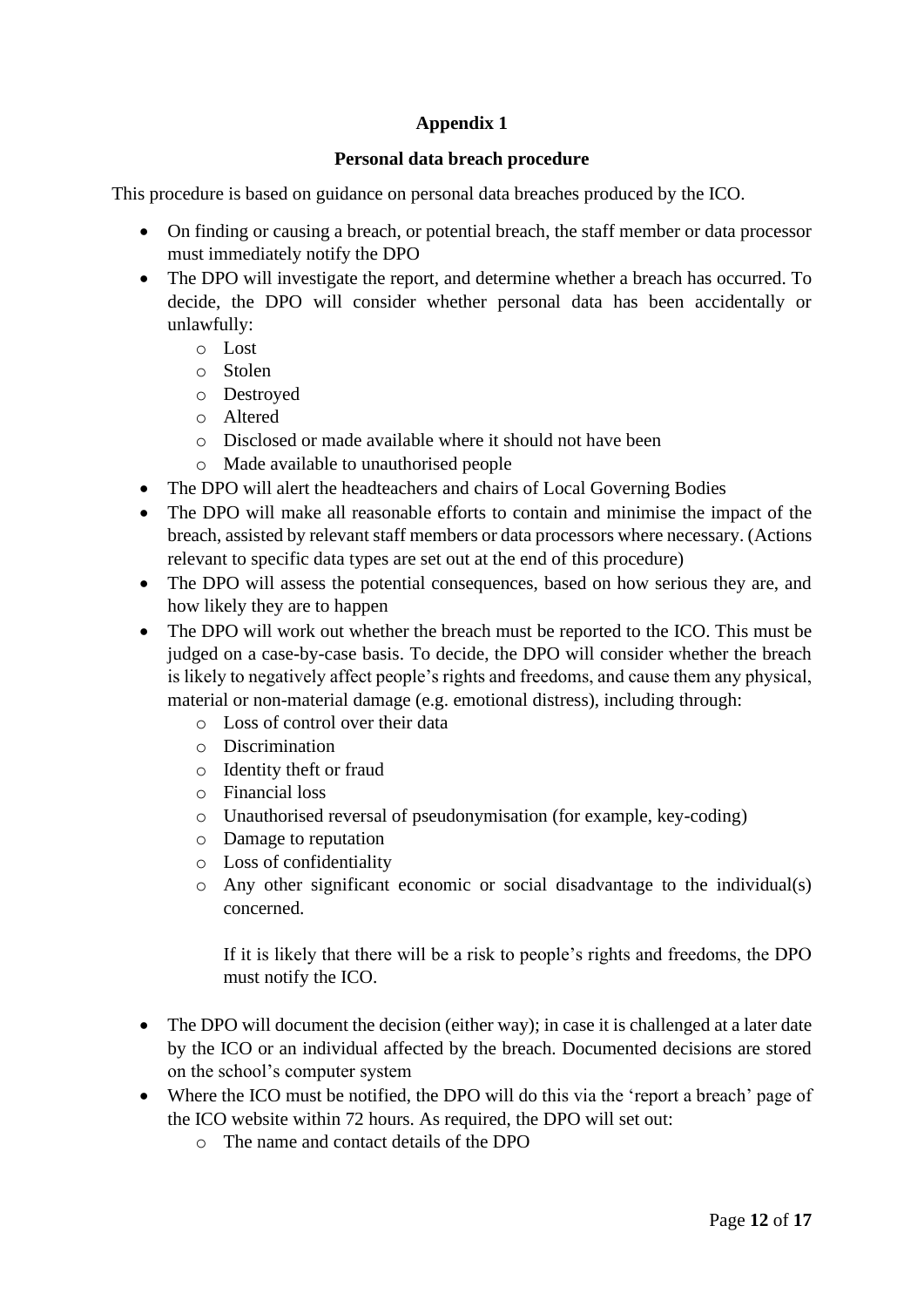- o A description of the nature of the personal data breach including, where possible:
	- The categories and approximate number of individuals concerned
	- The categories and approximate number of personal data records concerned
- o A description of the likely consequences of the personal data breach
- o A description of the measures that have been, or will be taken, to deal with the breach and mitigate any possible adverse effects on the individual(s) concerned
- If all the above details are not yet known, the DPO will report as much as they can within 72 hours. The report will explain that there is a delay, the reasons why, and when the DPO expects to have further information. The DPO will submit the remaining information as soon as possible
- The DPO will also assess the risk to individuals, again based on the severity and likelihood of potential or actual impact. If the risk is high, the DPO will promptly inform, in writing, all individuals whose personal data has been breached. This notification will set out:
	- o The name and contact details of the DPO
	- o A description of the likely consequences of the personal data breach
	- o A description of the measures that have been, or will be, taken to deal with the data breach and mitigate any possible adverse effects on the individual(s) concerned
- The DPO will notify any relevant third parties who can help mitigate the loss to individuals – for example, the police, insurers, banks or credit card companies
- The DPO will document each breach, irrespective of whether it is reported to the ICO. For each breach, this record will include the:
	- o Facts and cause
	- o Effects
	- o Action taken to contain it and ensure it does not happen again (such as establishing more robust processes or providing further training for individuals)

Records of all breaches will be stored on the school's computer system

• The DPO and headteacher will meet to review what happened and how it can be stopped from happening again. This meeting will happen as soon as reasonably possible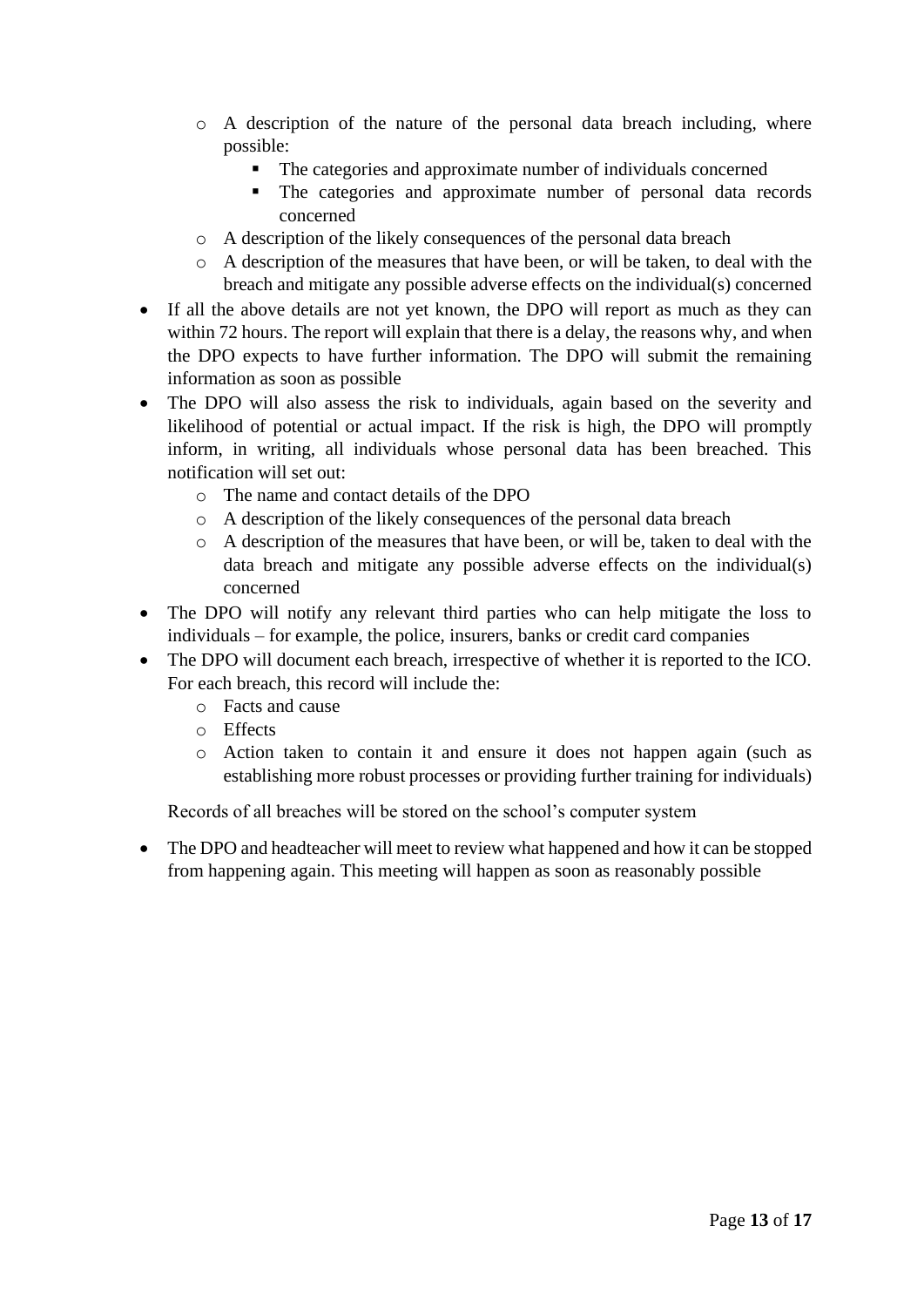## **Appendix 2**

#### **Actions to minimise the impact of data breaches**

We will take the actions set out below to mitigate the impact of different types of data breach, focusing especially on breaches involving particularly risky or sensitive information.

We will review the effectiveness of these actions and amend them as necessary after any data breach.

## *Sensitive information being disclosed via email (including safeguarding records)*

- If special category data (sensitive information) is accidentally made available via email to unauthorised individuals, the sender must attempt to recall the email as soon as they become aware of the error
- Members of staff who receive personal data sent in error must alert the sender and the DPO as soon as they become aware of the error
- If the sender is unavailable or cannot recall the email for any reason, the DPO will ask the ICT department to recall it
- In any cases where the recall is unsuccessful, the DPO will contact the relevant unauthorised individuals who received the email, explain that the information was sent in error, and request that those individuals delete the information and do not share, publish, save or replicate it in any way
- The DPO will ensure we receive a written response from all the individuals who received the data, confirming that they have complied with this request
- The DPO will carry out an internet search to check that the information has not been made public; if it has, we will contact the publisher/website owner or administrator to request that the information is removed from their website and deleted

## *The school's cashless payment provider being hacked and parents' financial details stolen*

- Parents will be alerted and advised to check with their bank and change passwords.
- A review of the provider's security settings will be carried out
- The provider will be expected to compensate for any loss as a result of the data breach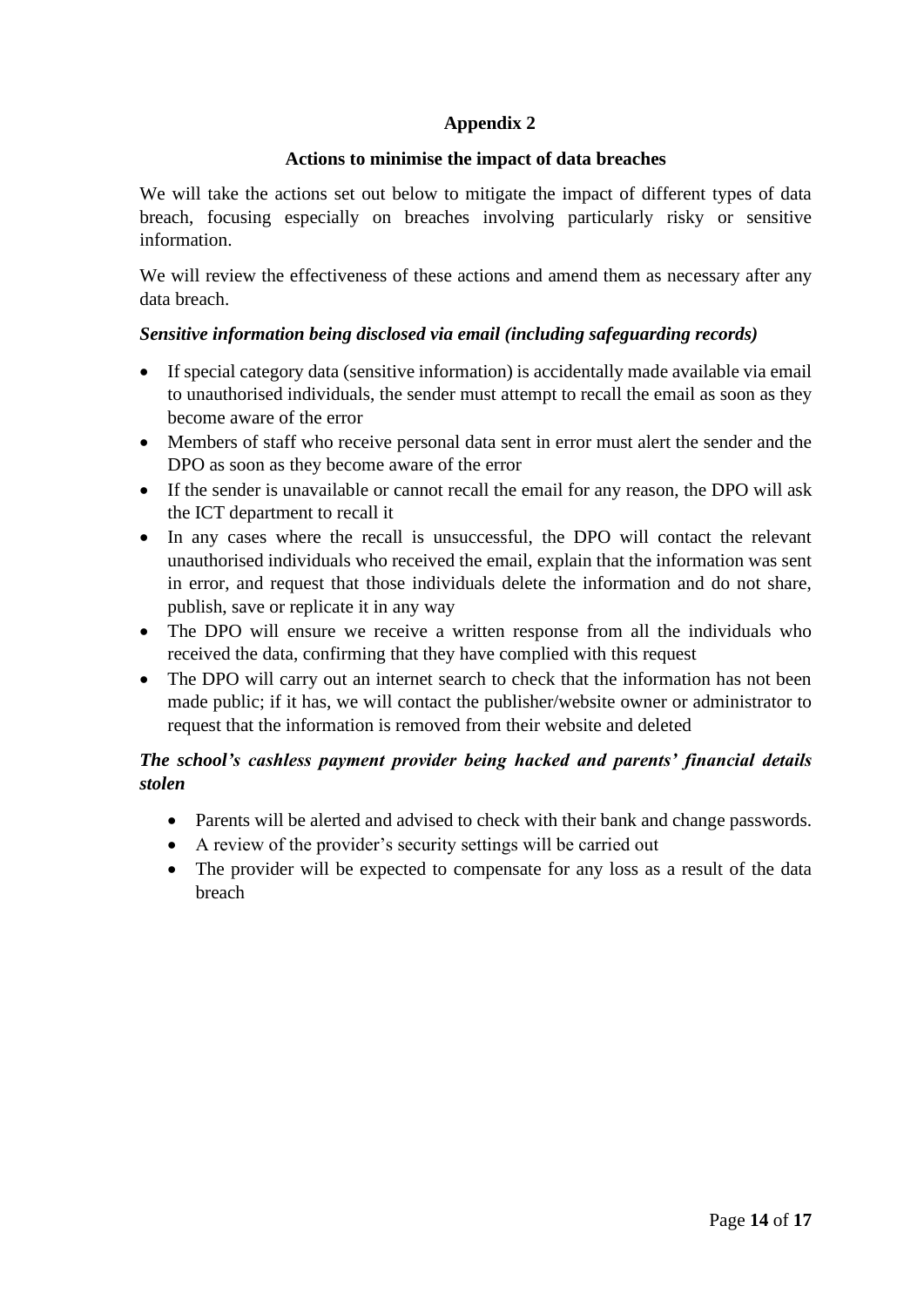## **Appendix 3**

## **DPO Job Description**

## **General information**

## **Purpose**

The DPO is responsible for monitoring compliance with current data protection law, and has the knowledge, support and authority to do so effectively.

They oversee the school's data protection processes and advise the school on best practice.

## **Key responsibilities**

To:

- Advise the Trust and its employees about their obligations under current data protection law, including the General Data Protection Regulation (GDPR)
- Develop an in-depth understanding of the Trust's processing operations, information systems, data security processes and needs, and administrative rules and procedures
- Monitor the Trust's compliance with data protection law, by:
	- o Collecting information to identify data processing activities
	- o Analysing and checking the compliance of data processing activities
	- o Informing, advising and issuing recommendations to the Trust
	- o Ensuring they remain an expert in data protection issues and changes to the law, attending relevant training as appropriate
- Ensure the Trust's policies are followed, through:
	- o Assigning responsibilities to individuals
	- o Awareness-raising activities
	- o Co-ordinating staff training
	- o Conducting internal data protection audits
- Advise on and assist the Trust with carrying out data protection impact assessments, if necessary
- Act as a contact point for the Information Commissioner's Office (ICO), assisting and consulting it where necessary, including:
	- o Helping the ICO to access documents and information
	- o Seeking advice on data protection issues
- Act as a contact point for individuals whose data is processed (for example, staff, students and parents), including:
	- o Responding to subject access requests
	- o Responding to other requests regarding individuals' rights over their data and how it is used
- Take a risk-based approach to data protection, including:
	- o Prioritising the higher-risk areas of data protection and focusing mostly on these
	- o Advising the Trust if/when it should conduct an audit, which areas staff need training in, and what the DPO role should involve
- Report to the Board on the Trust's data protection compliance and associated risks
- Respect and uphold confidentiality, as appropriate and in line with data protection law, in carrying out all duties of the role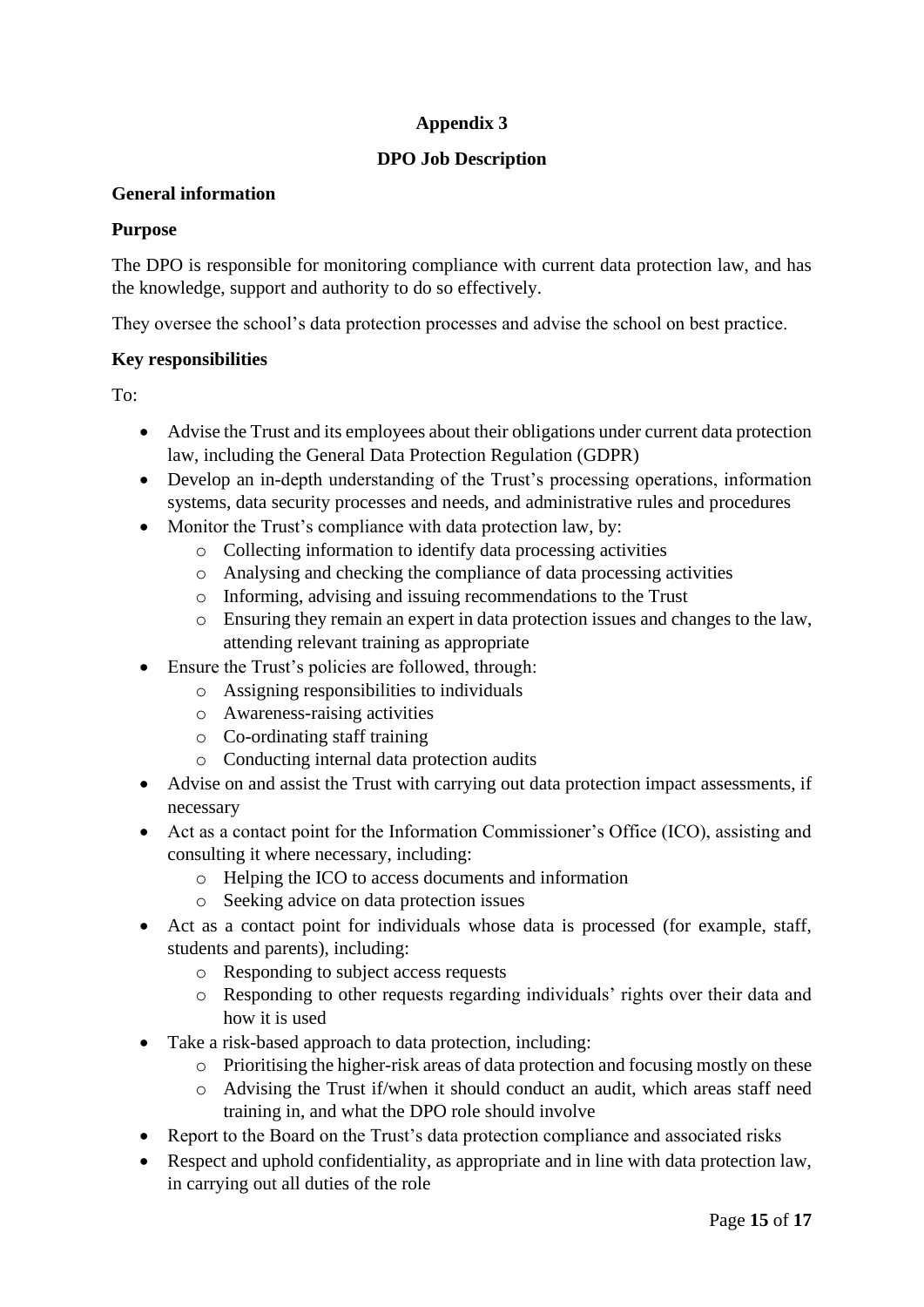- Undertake any additional tasks necessary to keep the Trust compliant with data protection law and be successful in the role
- Maintain a record of the Trust's data processing activities
- Work with external stakeholders, such as suppliers or members of the community, on data protection issues
- Take responsibility for fostering a culture of data protection throughout the Trust
- Work closely with other relevant departments and services to ensure GDPR compliance, such as HR, legal, IT and security

#### **Person specification**

| <b>Criteria</b>               | <b>Desirable qualities</b>                                                                                                                                                                                                                                                                                                                                                                                                                                                                                                                                                                                                                  |
|-------------------------------|---------------------------------------------------------------------------------------------------------------------------------------------------------------------------------------------------------------------------------------------------------------------------------------------------------------------------------------------------------------------------------------------------------------------------------------------------------------------------------------------------------------------------------------------------------------------------------------------------------------------------------------------|
| <b>Qualifications</b>         | Background in information security,<br>data protection or IT desired<br>Educated<br>to<br>degree<br>level,<br><b>or</b><br>equivalent professional experience<br>Relevant<br>data<br>protection<br>qualification desired                                                                                                                                                                                                                                                                                                                                                                                                                    |
| <b>Experience</b>             | Professional experience of<br>data<br>$\bullet$<br>protection law<br>Experience<br>of<br>managing<br>data<br>protection compliance, particularly<br>responding to subject access requests                                                                                                                                                                                                                                                                                                                                                                                                                                                   |
| <b>Skills &amp; Knowledge</b> | Knowledge of data protection law<br>(the GDPR, Data Protection Act 1998<br>and Data Protection Act 2018)<br>Knowledge of information security<br>and data processing principles and<br>good practice<br>An understanding, and prior use of<br>school Management of Information<br><b>Systems</b><br><b>Excellent communication skills</b><br>Excellent<br>teamwork<br>and<br>skills, with proven<br>interpersonal<br>ability to maintain relationships<br>across schools or other organisation<br>Ability to explain complex data<br>protection and information security<br>information<br>non-specialist<br>to<br>$\mathbf{a}$<br>audience |
| <b>Personal Qualities</b>     | Detail-oriented                                                                                                                                                                                                                                                                                                                                                                                                                                                                                                                                                                                                                             |